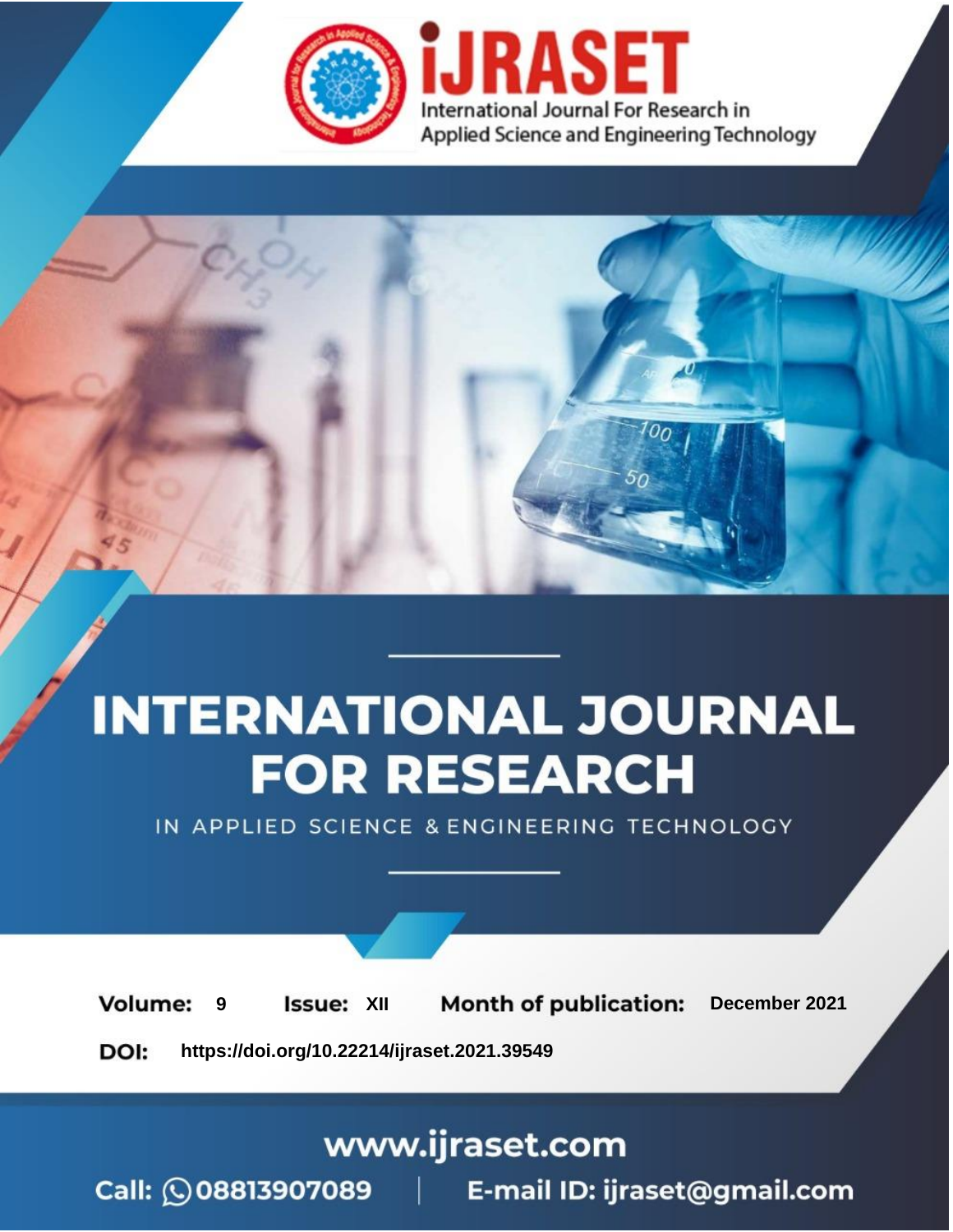

## **Linguacognitive and Linguoculturological Features of the Opposition Concept Good and Bad in Different Structural Languages (In English and Uzbek)**

Hasanov Elyorjon Odiljonovich *Kokand State Pedagogical Institute Faculty of English Language and Literature Teacher of the Department of Interfaculty Foreign Languages*

*Annotation: The relevance of this study is due to its connection with the modern direction of language learning - cognitive linguistics, which makes it possible to identify the specifics of the representation of human knowledge, including evaluative ones, in the semantics of linguistic units. The prospect of the cognitive approach in studying the processes of evaluative conceptualization and evaluative categorization is explained by the fact that it makes it possible to assess the role of a person in the perception and evaluation of the surrounding reality and the formation of evaluative values, taking into account the interaction of cognitive and linguistic factors. Accordingly, the evaluative categories "good" and "bad" in this study are considered from the point of view of the mental processes of evaluative conceptualization and evaluative categorization and their refraction in linguistic meanings.*

*Keywords: concept, language, linguacultural study, linguacultural concept "bad", linguacultural concept "good", linguistic materialization of a concept, linguacultural research.*

### **Turli strukturaviy tillarda "Yaxshi" va "Yomon" oppozitsion konseptining lingvokognitiv va lingvokulturologik xususiyatlari (ingliz va o'zbek tillarida)**

**Annotatsiya.** Ushbu tadqiqotning dolzarbligi uning til o'rganishning zamonaviy yo'nalishi - kognitiv lingvistika bilan bog'liqligi bilan bog'liq bo'lib, u til birliklari semantikasida inson bilimlarini, shu jumladan baholovchilarni ifodalashning o'ziga xos xususiyatlarini aniqlash imkonini beradi. Baholash kontseptsiyasi va baholash toifalarini o'rganish jarayonlarini o'rganishda kognitiv yondashuvning istiqboli shu bilan izohlanadiki, bu insonning atrofdagi voqelikni idrok etish va baholashdagi rolini baholash va baholash qadriyatlarini shakllantirishga imkon beradi. kognitiv va lingvistik omillarning o'zaro ta'sirini hisobga olish. Shunga ko'ra, ushbu tadqiqotda "yaxshi" va "yomon" baholovchi kategoriyalari baholovchi kontseptualizatsiya va baholovchi turkumlashtirishning psixik jarayonlari va ularning lingvistik ma'nolarda sinishi nuqtai nazaridan ko'rib chiqiladi.**Tayanch so'zlar:** tushuncha, til, lingvomadaniyatshunoslik, lingvomadaniyat tushunchasi "yomon", lingvomadaniy tushuncha "yaxshi", kontseptsiyaning lingvistik materializatsiyasi, lingvomadaniy tadqiqotlar.

### **Лингвокогнитивные и лингвокультурологические особенности противопоставления концептов «хорошо» и «плохо» в разных структурных языках (английском и узбекском)**

**Аннотация.** Актуальность исследования обусловлена его связью с современным направлением изучения языка когнитивной лингвистикой, позволяющим выявить специфику репрезентации человеческих знаний, в том числе оценочных, в семантике языковых единиц. Перспективность когнитивного подхода в изучении процессов оценочной концептуализации и оценочной категоризации объясняется тем, что он дает возможность оценивать роль человека в восприятии и оценке окружающей действительности и формировании оценочных ценностей, принимая учитывать взаимодействие когнитивных и лингвистических факторов. Соответственно, оценочные категории «хорошо» и «плохо» в данном исследовании рассматриваются с точки зрения психических процессов оценочной концептуализации и оценочной категоризации и их преломления в языковых значениях.

**Ключевые слова:** концепт, язык, лингвокультурологическое исследование, лингвокультурологический концепт «плохо», лингвокультурный концепт «хорошо», лингвистическая материализация концепта, лингвокультурологические исследования.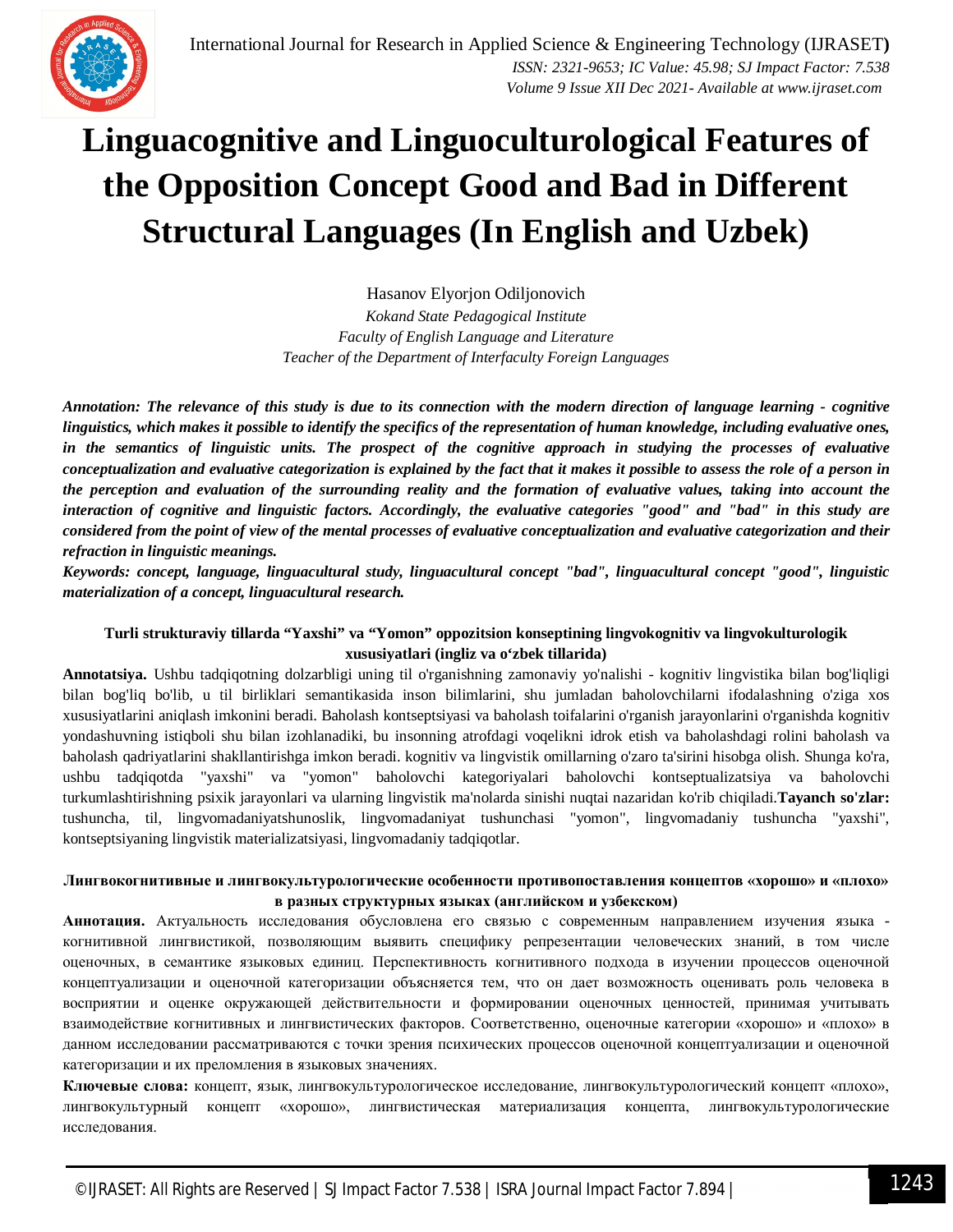

## International Journal for Research in Applied Science & Engineering Technology (IJRASET**)**  *ISSN: 2321-9653; IC Value: 45.98; SJ Impact Factor: 7.538*

 *Volume 9 Issue XII Dec 2021- Available at www.ijraset.com*

By the end of the twentieth century, linguistics began to assume that "language is not only connected with culture, but also a means by which it has grown out of culture and expressed it." At the same time, language is a means of creating, developing, preserving (in the form of texts) of culture and its components, because through language the material and spiritual works of culture are created. It was in the 1990s that a new, specialized branch of linguistics, formed over thousands of years on the basis of this idea, emerged. Linguacultural studies is a product of the anthropocentric paradigm of linguistics, which has been evolving over the last decade.

According to V.N. Telia, "Linguacultural studies is focused on the human factor, more precisely on the cultural factor in man. The fact that the center of linguacultural studies is a cultural phenomenon indicates that the science of man is a phenomenon of the anthropological paradigm" [15, 53].

N. Alfenko describes linguacultural studies as follows:

- *1)* Linguacultural studies is closely connected with linguistics and cultural studies, it has a synthesizing property;
- *2)* Linguacultural studies focuses on cultural facts that are interpreted in language;
- *3)* Linguacultural studies is a branch of linguistics, so the results of its research can be used in practice in the teaching of native and foreign languages.

The main directions of linguacultural research:

- *a)* A linguistic person
- *b)* Is a system of semiotic embodiment of language cultural values [6, 49].

According to researchers, the term "Linguacultural Studies" (Latin: Lingua- language, cultus-reverence, worship; Greek. "Science, science") was coined by the Moscow School of Phraseology under the leadership of V.N. Telia (Y.S. Stepanov, A.D. Arutyunova, V.V. Vorobyev, V. Shaklein, V.A. Maslova).

Professor N.Mahmudov writes about the study of concepts in linguacultural studies: "Linguaculturological research pays great attention to the problems of conceptual expression. . Even the vast majority of PhD dissertations defended in recent years have been devoted to the linguacultural study of the concept in one language or another".

Linguacultural studies can use linguistic, culturological, sociological (content analysis, frame analysis methodology), ethnographic (description, classification, etc.) methods. These methods complement each other with different principles and analyzes, allowing the study of the relationship between language and culture, which is a complex object of linguacultural studies.

According to T.A. Fesenko, a concept-based concept has its own characteristics, which can be distinguished: the simplest feature of this ability can be found in dictionaries in the form of different words. [16, 57].

V.I. According to Karasika, "a linguacultural concept is a multifaceted cultural, socio-psychological, general concept of spiritual education that is formed in a language and differs in terms of value, imagery, comprehensibility." The value of the concept is that in mental education it is both for the individual and for the group; personal, social, conceptual aspects are important [12, 65].

S.G. Vorkachev has a linguistic expression of the concept as a unit of collective knowledge (a concept focused on high spiritual values) and is defined by ethnic and cultural features [11,115]. According to researchers, such mental education is associated with a plan of lexical-semantic paradigm expression, that is, with a set of different meanings (lexical, phraseological, aphoristic) expressed in the language.

The study of linguacultural concepts is the integration of new theories, ideas of communication, into different concepts, values, cultural approaches, in the process of integration and in the context of successful intercultural communication. In this case, communicative competence and intercultural attitude Y.S. As Stepanov points out, "to combine the ability to select the most appropriate cultural concepts is to exert the necessary influence on the recipient and to provide a language tool appropriate to that cultural unit" [14,61].

The specificity of evaluative, or axiological categories is that they belong to the categories of the modus type, which, according to N.N. Boldyrev, are based on the interpreting function. This means that the semantics of words representing the evaluative structures of the mental level in speech is aimed not at reflecting real objects of reality, but at their assessment or interpretation by the speaker [7]. This feature of modus categories manifests itself in the formation of general evaluation categories "good" and "bad", which are also based on the interpreting function. The formation of these evaluation categories is due to the presence of a number of factors. As a consequence, the categories "good" and "bad" have a complex structure directly related to the study of the specifics of the evaluative concepts "good" and "bad", which constitute the cognitive basis of the studied evaluative categories and determine the features of their structure and content.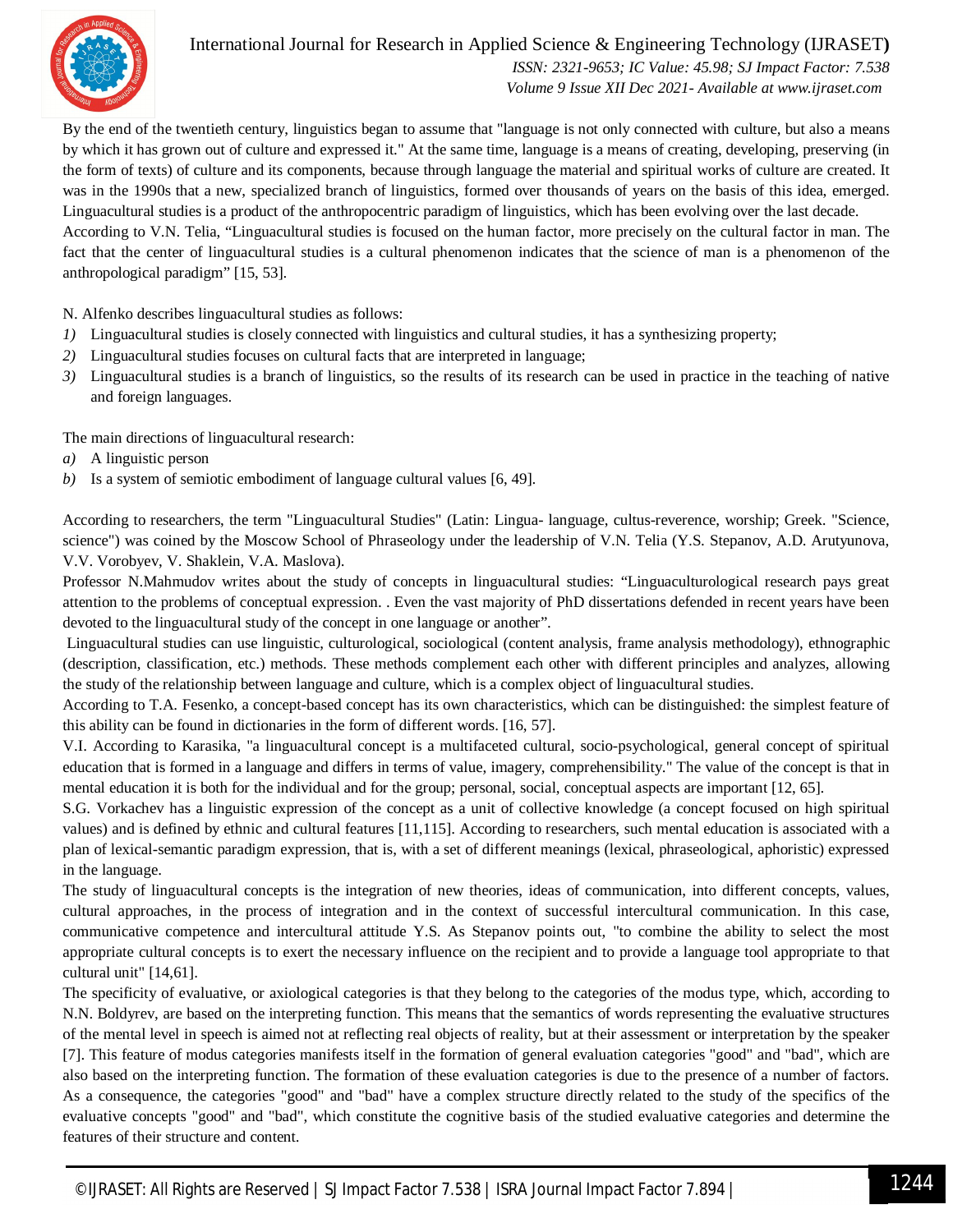

## International Journal for Research in Applied Science & Engineering Technology (IJRASET**)**

 *ISSN: 2321-9653; IC Value: 45.98; SJ Impact Factor: 7.538 Volume 9 Issue XII Dec 2021- Available at www.ijraset.com*

The evaluative concepts "good" and "bad" are a certain way of interpreting reality and reflect knowledge of the value picture of the human world. The specificity of these concepts lies in their meaningful ambiguity. This determines their non-independent, relational nature. In other words, evaluative concepts receive a specific interpretation only when correlated with another, evaluated structure of knowledge, which has a greater specific informative capacity. At the same time, the content of the evaluative concept, according to N.N. Boldyrev, determines a certain hierarchy of characteristics [10] inherent in the evaluated object. These characteristics can be of an individual, subjective nature, since each person can have his own set of distinctive features of an object, or they can be common to the cultural and linguistic community of people, that is, represent collective knowledge. At the same time, characteristics based on collective knowledge are hierarchically more are significant and have a central, prototypical or invariant character for the evaluative category. Individual characteristics are hierarchically less significant and occupy a peripheral position in the content of the evaluative concept and the corresponding category.

Analysis of the content of evaluative concepts "good" and "bad", according to explanatory dictionaries [18; 17; 19], allows us to highlight the following central characteristics:

*"bad"*

- *1)* Morally and socially reprehensible, unstable, unacceptable (about a person, behavior, deed); low-skilled (about a person's professional skills);
- *2)* low quality, standard (about objects of reality, work);
- *3)* Unfavorable (about weather, conditions); unattractive, defective form; physically unhealthy, painful; inappropriate to personal expectations and ideas of a person (about abstract concepts) "good"
- *4)* Morally and socially stable, living according to religious principles (about a person); socially and morally correct behavior; high quality or standard (about the subject, work); physically healthy;
- *5)* Having an attractive appearance; highly qualified (about the professional skills of a person);
- *6)* Favorable (about the weather, conditions);
- *7)* Corresponding to the personal expectations of a person (about abstract entities).

The non-independent, relational nature of evaluative concepts determines the features of the structure and content of the evaluative categories "good" and "bad". It is likely that these scoring categories are structurally like a mosaic. This means that the general rating categories "good" and "bad" include a number of other, private categories or subcategories ("good / bad sag"; "good / bad weather", etc.). This becomes evident mainly in linguistic representation.

Linguacultural concepts "good" and "bad" on the material of small-form texts (paremias and aphorisms) are represented by 145 and 272 units, respectively. According to the method of objectification, three groups of paremias and aphorisms are distinguished, in which: 1) the linguacultural concept "good", 2) the concept "evil" [13, 98]; 3) both studied concepts simultaneously.

The linguacultural concept "good" in paremias is explicitly represented by the following lexemes: good "yaxshi", "good, kind (yaxshi, mehribon)", better, best, well, "kindness", kind "success good", virtue (yaxshi fazilat), right "correct, morally approved", godliness "piety", charity and implicitly: healthy "healthy ", fortune "fortune, luck", wealthy "rich", "success ". On the basis of aphorisms, the concept "good" is objectified by the key nomination, as well as the noun goodness "kindness". The lexical synonyms of the nomination good (virtue, morality, ethics, charity, righteousness virtue, value, morals, benevolence "favor", kindness), as well as contextual synonyms success "success ", fortune "luck".

The linguacultural concept "bad" is explicitly objectified by lexemes: evil, ill "evil, trouble", mischief "harm, trouble", misfortune "trouble", trouble, murder "crime" and implicitly: rotten "spoiled ", curse, foul "dishonest", misery "poverty". Based on the material of aphorisms, the concept of "bad" is represented by the key nomination "evil", which has different parts of speech, as well as by nouns: ill "evil", vice, harm, wrong "evil", mischief "harm, trouble", misfortune "trouble", immorality, crime, despot, trouble, malice, brutality "cruelty", violence "cruelty, violence", vulgarity "rudeness", outrage "violence", badness "immorality", tragedy, wretch "scoundrel", as well as adjectives: bad "evil, bad", wicked "evil", immoral, vulgar "rude", wrong "immoral"; as well as lexical units related to religious topics: sin, sinner, sinful. Consequently, both secular and religious ideas about evil are represented in paremias and aphorisms. Evaluative categorization based on abstract reference implies a reference to non-objective entities This determines the interaction of evaluative concepts and concepts of abstract categories The latter are formations reflecting abstract entities, natural phenomena, actions, behavior, etc., their refraction in human consciousness and linguistic expression Specificity This type of evaluative categorization is manifested in the fact that the elements of abstract categories do not have "natural" characteristics that can be verified. In this case, particular evaluative categories are built on a logical basis and reveal, rather, an invariant-variant principle of construction.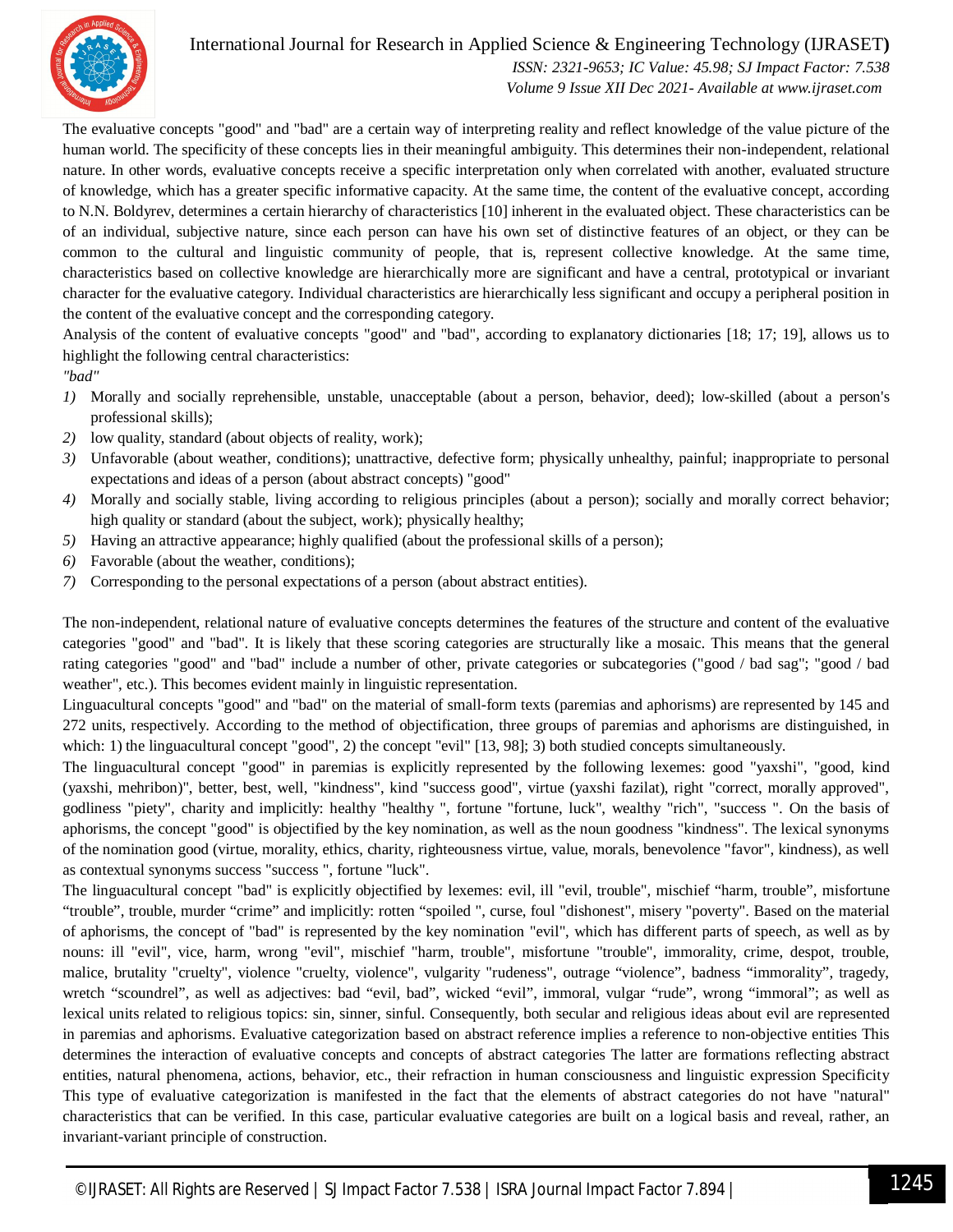

International Journal for Research in Applied Science & Engineering Technology (IJRASET**)**  *ISSN: 2321-9653; IC Value: 45.98; SJ Impact Factor: 7.538*

 *Volume 9 Issue XII Dec 2021- Available at www.ijraset.com*

The distinguished types of evaluative categorization are heterogeneous in nature. Evaluative categorization based on a specific reference includes such subtypes as evaluative categorization of animate and inanimate objects. Within these subtypes, we have identified the following areas of evaluative categorization:

- *a)* Human skills and abilities based on certain types of activities;
- *b)* Social status of a person; physiological characteristics of a person; artifacts; natural objects.

Evaluative categorization, based on abstract reference, involves the allocation of the following areas of evaluative categorization: general abstract entities; natural phenomena; quality condition, events.

For each of the listed areas, on the basis of conceptual analysis, the most significant conceptual characteristics were identified. For example, for the evaluative categorization of human skills and abilities based on certain types of activity, as shown by the analysis of the content of the concepts "skill" and "ability" and the semantics of lexical units, representing these concepts, such conceptual characteristics are significant as: a) "professional competence" - Bad drivers cause most of the accidents (Webster), b) "nonprofessional activity based on a person's interest or ability to do something" It was a good thing, he was a good rider (L Cameron). The assessment of non-professional activities, as a rule, is provided in the language by grammatical constructions smb. is good / bad at smth. and smb is good / bad at doing smth.: I am really bad at chess (Longman); Lisa was perfectly good at sewing in the old days (C. Fisher). For the evaluative categorization of a person's social status, as J showed by analyzing the content of the concept of "social", the following characteristics are relevant: a) "attribution to a specific social group, people" "Good Germans as they die, go they say, to Carlsbad, as good Americans to Paris, (K. Jerome), b) "social position of a person in society": 'Mick is not just a bad man, he's a low trickier' (J. Edson); c) "performance of a social function": 'Was never the warrior, .. but he was a nice man, a good father until he married your mother' (C. Coulter). The analysis of the concept of "physiology" makes it possible to highlight such characteristics that are essential for the evaluative categorization of physiological characteristics of a person, such as a) "state of health": Not turned his good eye on me and laughed (COBUILD); b) "external data of a person" -Miss Elvin saw a tallish girl with a good figure and intelligent eyes (E. Blair).

The analysis of the content of the concept "artifact" showed that for the evaluative categorization of artifacts, such characteristics as'

- "Functional": Actually it was a bad car either, to drive (L. Short);
- "High quality": 'What is a bad book in your eyes' '' 'Well, it is not at all grasping or highly entertaining' (B.N.C).

Analysis of the concepts "plant" and "animal" allows us to single out the following characteristics that are significant for the evaluative categorization of natural objects' a) "belonging to the objects of the animal world" - A good sense of smell and an active intelligence were the factors which made a good dog (BNC); b) "belonging to the plant kingdom": She had ordered Leitis to stop giving all herbs, good and bad for her father (J. Taylor)

The analysis made it possible to establish that general abstract entities are represented, as a rule, by concept-containers, which are considered as certain containers filled with specific content. The assessment of these entities is carried out through the assessment of their specific content. So, for example, the conceptual characteristic of general abstract entities "time period" is estimated through the characteristic "eventful filling of the time period": Life is full of \* ups and downs and I know that there are going to be bad times to go with the good ones (Sh . Henry).

For the evaluative categorization of general abstract entities, conceptual characteristics such as "territorial space" are also significant. '' I would come here to think and to ponder. It's a good place, Taby '(C. Coulter) and' thought activity '' Your fundamentally good advice is we should offer real aid, real goods' (B N C). The assignment of the object of thought to a certain evaluation category on the basis of the named characteristics is determined to a greater extent by the context of the evaluation.

Evaluative categorization of natural phenomena is based on the characteristic that constitutes the stereotypical knowledge about natural phenomena "phenomenon of the natural world, independent of human activity" We had a bad winter with a lot of snow (Webster). Evaluative categorization of the qualitative state involves the assessment of such characteristics identified on the basis of the analysis of the "quality" concept, such as: "the state of the object" 'Did not feel a kind of bad tense before her coming (J. Edson) and "the degree of the qualitative state" fingered the jagged scar on his face - 'The pain is bad, I know it' (C. Coulter).

Evaluative categorization of events is based on understanding the main characteristics of the concept of "eventfulness", such as "property", implemented by the verbs: 'I'm glad you ride so good, Stringer' (L Cameron), "procedurality" and "efficiency", conveyed by verbal nouns : We had a good sail last summer (В N С) A number of characteristics of the concept of "eventfulness" (for example, "phasing of an event", "localization in time", etc.) is realized by nouns of event semantics - Then we clean up, and put everything strait, and, at about ten, set out on what we had determined should be a good day's journey (K. Jerome).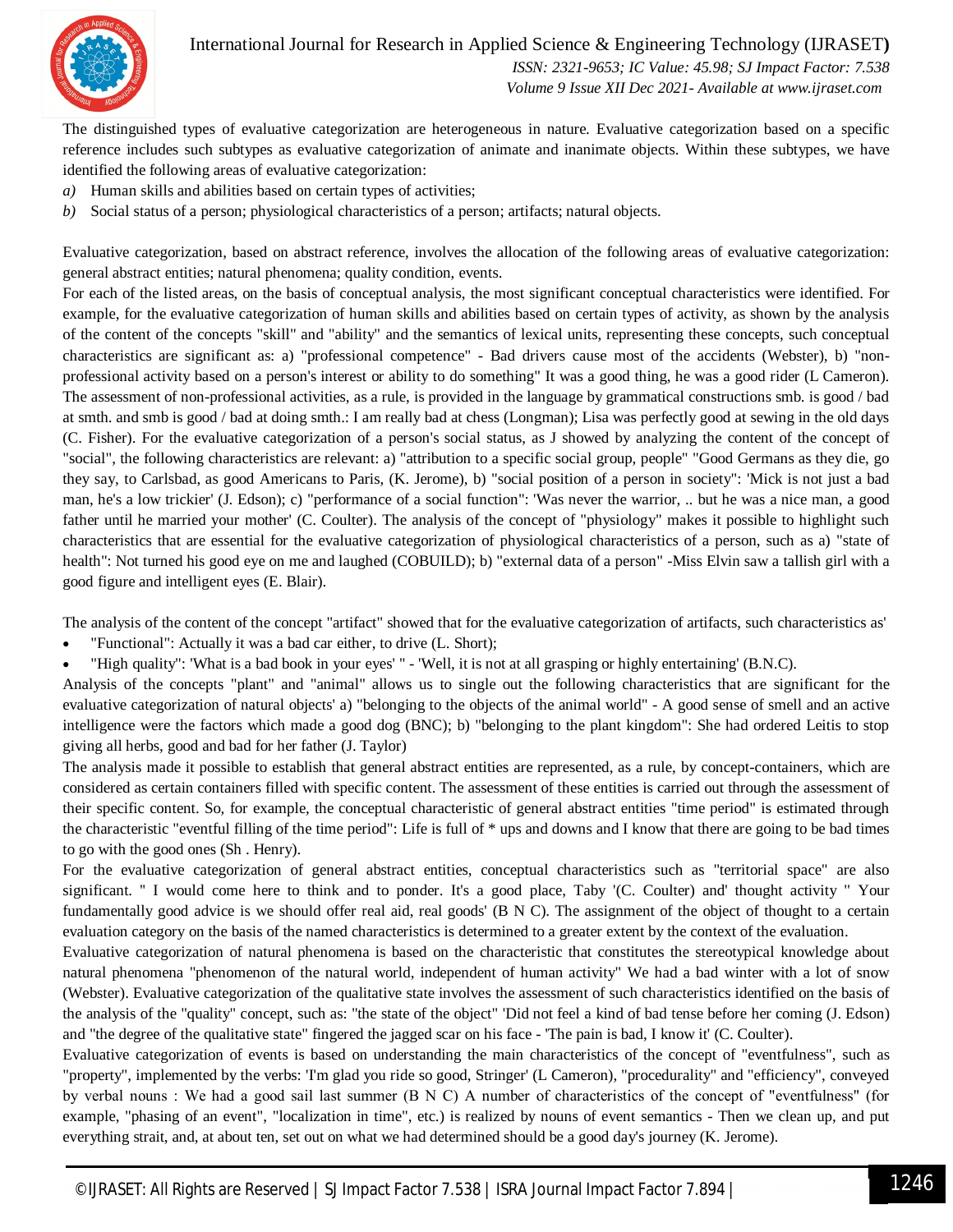

## International Journal for Research in Applied Science & Engineering Technology (IJRASET**)**

 *ISSN: 2321-9653; IC Value: 45.98; SJ Impact Factor: 7.538 Volume 9 Issue XII Dec 2021- Available at www.ijraset.com*

The interaction of one of the above characteristics with the characteristics of the evaluative concepts "good" and "bad" highlighted above provides an evaluative categorization of the object and the formation on the basis of this definite evaluative meaning in speech. In short, the linguistic materialization of a concept is the product of a collaboration between the mind and the language system. The starting point for the formation of a concept is the formation of an image of a part of reality (object). This image is not a simple scheme or form, but a meaningful phenomenon. However, such a connection between reality-consciousness-linguistic sign should not be interpreted as a mere repetition. This is because consciousness does not simply reflect reality through a linguistic sign, but distinguishes the signs and features that are important to the subject, and on the basis of them creates a model model of the perceived object (object, event).

The concepts "good" and "bad" are key concepts in British culture. Typologically, they, on the one hand, are universal concepts, on the other hand, they are regulatory concepts. The studied linguacultural concepts are based on abstract concepts, thus it is not possible to give a complete and exhaustive list of meaningful characteristics of these concepts.

The nominative data fields of the concepts are represented by the key nominations good "good" and evil "bad", wide synonymous series, various part-of-speech units, phrases, phraseological units, as well as text fragments. On the basis of lexicographic marks, 238 representatives were identified (concept "good" - 78, concept "bad" - 160) belonging to the secular and 64 representatives (concept "good" - 28, concept "bad/evil" - 36) - to religious spheres existence of concepts.

The conceptual component of these concepts is formed on the basis of three thematic groups: 1) "inner and outer man", 2) "secular ideas about good and evil"; 3) "religious ideas about good and evil". The core of the thematic group "inner and outer man" is polarly correlated basic features of the concept "good": 1) "everything that corresponds to the norms of behavior in society", 2) "everything that is beneficial"; the concept of "evil": 1) "everything that contradicts the norms of behavior in society"; 2) "everything that harms." Depending on the research material, there is an actualization of one or another basic feature, so on the phraseological material the actual feature of the "good" concept is "everything that benefits" and "everything that contradicts the norms of behavior in society" - the concept "bad". The basic features of the core of the concepts are revealed in the following features of the nucleus zone that coincide for both concepts: "character traits", "behavioral features", "activity", "attitude", "physical state". Differential signs of the concept "good" are recognized as "features of appearance", "property status" and "social status relations".

#### **REFERENCES**

- [1] Bessinger D. Good, Ethics and Evil. электронный ресурс: http://members.aol.com/dbscriptor/scr.html
- [2] Eberts J. The Concept of Evil. электронный ресурс: http://www.philosophypathways.com/essays/eberts4.html
- [3] Evans V., Green M., Cognitive Linguistics. An Introduction. Edinburgh: Edinburgh University Press, 2006. 857p.
- [4] Fuller R. Understanding Good and Evil in Children's Literature. электронный. ресурс: http://en.wikipedia.org/wiki/Conflictbetweengoodandevil
- [5] Good and Evil versus Good and Bad // Struggles with Philosophy. -электронный ресурс: http://struggleswithphilosophy.blogspotcom/
- [6] Алефиренко Н.Ф. Проблемы вербализации концепта: Теоретическое исследование. Волгоград: Перемена. 2003. 96 с.
- [7] Болдырев, Н.Н. Категории как форма репрезентации знаний в языке / Болдырев Н.Н. // Концептуальное пространство языка: Сб. науч. тр. Посвящается юбилею проф. Н.Н. Болдырева. Тамбов: Изд-во ТГУ им. Г.Р. Державина, 2005.-С. 16-40.
- [8] Болдырев, Н.Н. Концептуальное пространство когнитивной лингвистики / Болдырев Н.Н. // Вопросы когнитивной лингвистики. Тамбов: Изд-во ТГУ им. Г.Р.Державина, 2004. -№1. - С. 18-37.
- [9] Болдырев, Н.Н. Отрицание как модусно-оценочный концепт / Болдырев Н.Н. //Единство системного и функционального анализа языковых единиц: Мат-лы науч. конф. 8-9 октября 2003. Вып. 7. - Ч I. - Белгород: Изд-во БелГУ, 2003.-С. 4-5.
- [10] Болдырев, Н.Н. Языковые механизмы оценочной категоризации / Болдырев Н.Н. //Реальность, язык и сознание: Между нар. межвуз. сб. науч. тр. Вып. 2. Тамбов: Изд-во ТГУ им. Г.Р.Державина, 2002а. - С. 360 - 369.
- [11] Воркачев С.Г. Концепт счастья в русском языковом сознании: Опыт лингвокультурологического анализа. Краснодар: "КГТУ", 2002. 142 с.
- [12] Карасик В.И. Языковой круг: Личность, Концепты, Дискурс, Волгоград "Перемена", 2002. 375 с.
- [13] Кронгауз М.А. Семантика: Учебник для студ. Лингв, фак. Высш.учеб. заведений. 2-е изд., испр. и доп. М.: Издательский центр «Академия», 2005.- 352с.
- [14] Степанова Ю.С Константы: Словарь русской культуры. Опыт исследования.- М.: Языки русской культуры. 1997.- С. 47.
- [15] Телия В.Н. "Русская фразеология. Семантический, прагматический и лингвокультурологический аспекты". М: "Языки русской культуры", 1996. 288 с.
- [16] Фесенко Т. А. Специфика национально культурного пространства в зеркалеперевода: учеб. пособ. Тамбов: Изд-во ТГУ им. Г. Р. Держаина, 2002. – 228 с.

#### DİCTİONARY

- [1] CIDE Cambridge International Dictionary of English. Cambridge: Cambridge University Press, 1996. 1774 p.
- [2] Longman Dictionary of English Language and Culture with colour illustrations. Longman Group UK Limited, 1992. 1555 p.
- [3] Webster's Encyclopedic Unabridged Dictionary of the English Language. -New York: Gramercy Books, 1996. 2230 p.
	- ©IJRASET: All Rights are Reserved | SJ Impact Factor 7.538 | ISRA Journal Impact Factor 7.894 <sup>|</sup> 1247